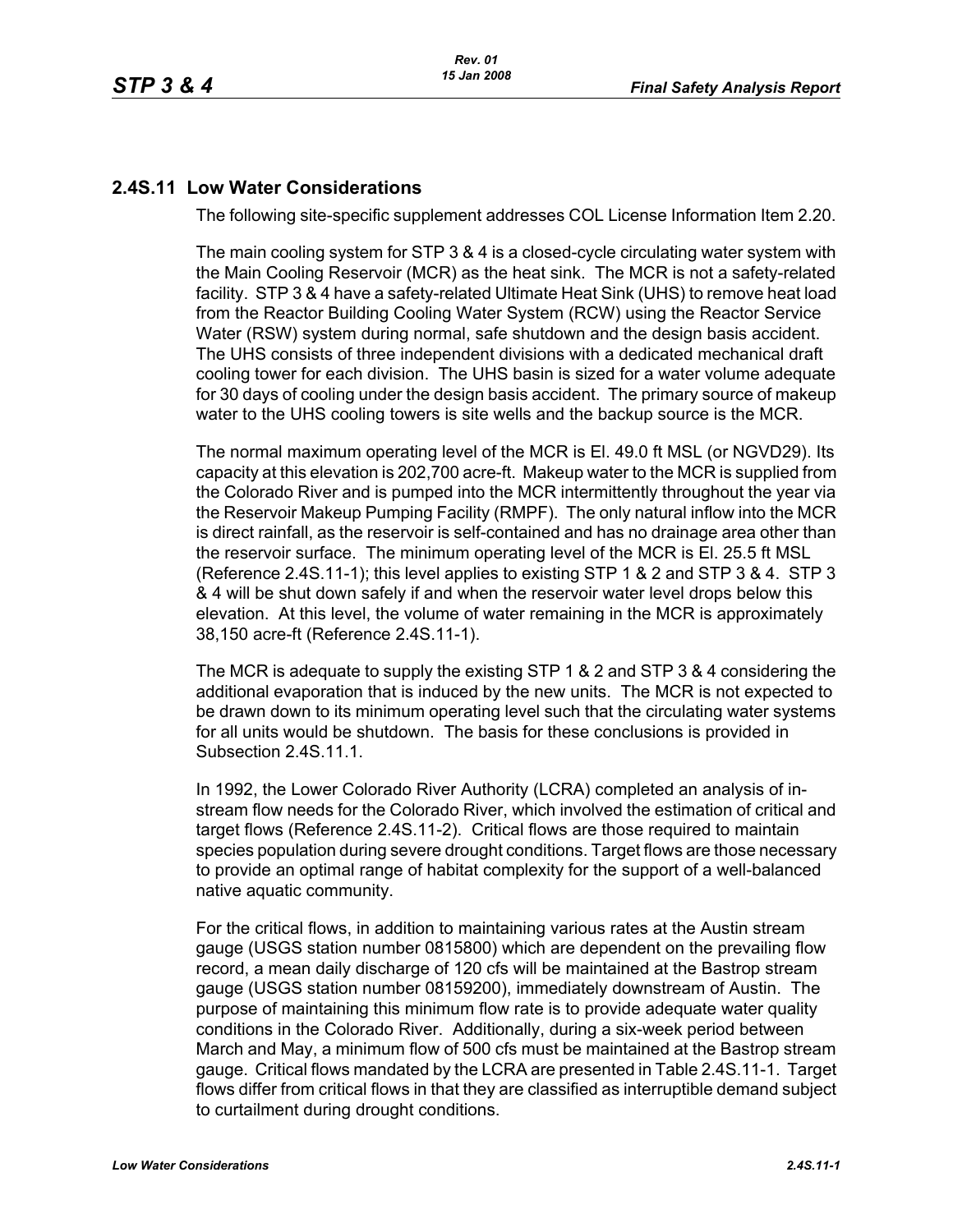# **2.4S.11.1 Low Flow in Rivers and Streams**

The major river near the STP 3 & 4 site is the Colorado River. The site is located within the tidal estuary region of the river on the west bank near river mile 14.6. Tidal effects extend up to river mile 22, which is several miles upstream from the Reservoir Makeup Pumping Facility (RMPF). During periods of low river flows freshwater flow to the tidal estuary is regulated by the operation of an inflatable dam across the river located one mile downstream from Bay City and immediately upstream from the USGS stream gauge at Bay City (station number 08162500). This dam is intended to maintain a minimum water level in the river upstream of the dam to facilitate pumping into irrigation canals. Low flows are regulated by the dam, whereas flood peaks are allowed to pass freely.

Discharge measurements at the Bay City stream gauge were initiated in 1948 by the USGS, well after the construction of Mansfield Dam in 1942 and Buchanan Dam in 1936. Therefore, all available data at this gauge are influenced by flow regulation at Mansfield Dam and other upstream reservoirs. Flow measurements at Bay City are also influenced by water withdrawals from the river between Bay City and Mansfield Dam.

Between 1951 and 1956, zero daily discharge was recorded on 13 occasions at Bay City. In the June-July 1967 period, withdrawals for irrigation reduced the downstream releases to 1 cfs for a period of 58 days. Based on these observations, the probable mean-daily minimum flow rate at Bay City is estimated as zero. If there is no downstream flow, the Colorado River near the RMPF will be occupied by tidal water.

Table [2.4S.11-2](#page-7-0) presents the annual 1-day low flows at Bay City for water years 1948 through 2006, while Table [2.4S.11-3](#page-8-0) presents the annual 7-day low flows for the same period based on data from Reference [2.4S.11-3.](#page-5-0) The minimum 1-day and 7-day low flows for the period of record are zero and 0.5 cfs, respectively. The 1-day and 7-day low flows for water years 1948-2006 are shown in Figure [2.4S.11-1](#page-9-0).

For the construction of STP 1 & 2, the required storage volume of the MCR was determined from operation studies using 40 years of stream flow data, which included the severe dry period 1950-1956. These operation studies assumed that no makeup water would be pumped when the Colorado River flow is less than 300 cfs in accordance with STP's water rights (References [2.4S.11-1](#page-4-0) and [2.4S.11-4](#page-5-1)). Although only STP 1 & 2 were built, the MCR was originally sized for four units. With the addition of STP 3 & 4, sufficient MCR water inventory can be maintained to offset evaporation, seepage, and blowdown by diverting sufficient make-up water at the RMPF and recognize available precipitation. STP is entitled to divert 55% of the river flow in excess of 300 cfs at the RMPF as MCR makeup. The annual flow diversion in any given year can exceed the 102,000 acre-ft average annual limit provided that this limit is not exceeded on a 5-year rolling average basis (Reference [2.4S.11-4](#page-5-1)). During a repeat of the Lower Colorado River's Drought of Record (DOR) from 1947 to 1957, the LCRA is required by contract to make available an additional 40,000 acre-ft per year of firm water. This firm water will be made available, without restriction on river flow, for MCR makeup when the water level in MCR is below El. 35 ft MSL (Reference [2.4S.11-4\)](#page-5-1). These arrangements are expected to be adequate to maintain sufficient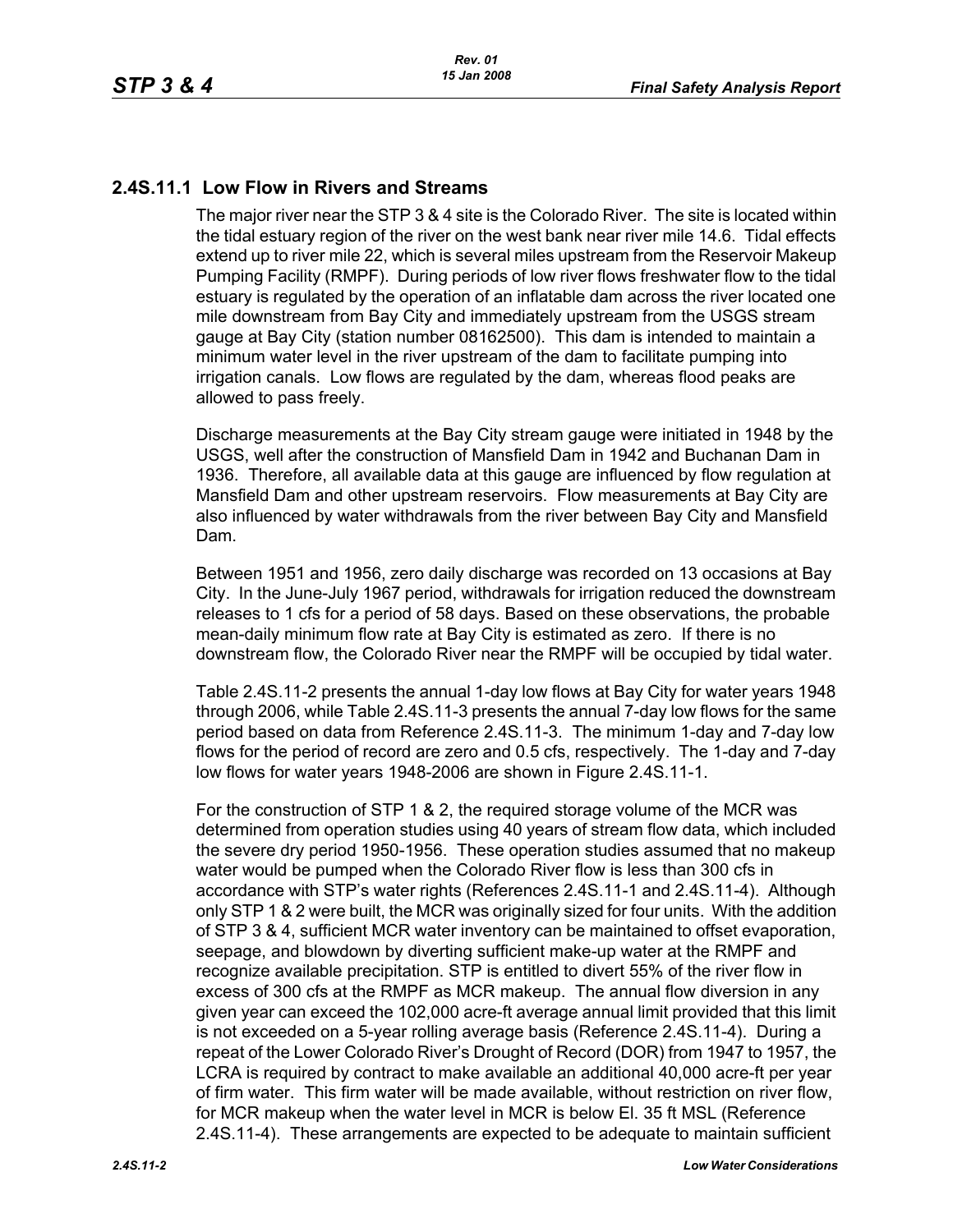water in MCR for continuous operation of all four units. This assessment is supported by the water management plan for the Lower Colorado River (Reference [2.4S.11-5](#page-5-2)) as well as the MCR water inventory analysis that shows that arrangement for these water diversion rights are necessary to keep MCR in continuous operation with four units. The inventory analysis tracks MCR water inventory by balancing the available diversion flows at RMPF and precipitation against losses of evaporation, seepage and blowdown and factors in future water use projections by LCRA.

The primary source of makeup water to the UHS cooling tower basin for STP 3 & 4 will be onsite groundwater wells. The well water system is not affected by low flows in the Colorado River. MCR is the backup source of the UHS makeup. As described earlier, even at its minimum operation level of 25.5 ft MSL the MCR has approximately 38,150 ac-ft of water inventory which is more than enough water to safely shut down the plant should MCR is activated as a backup source of UHS makeup water. Hence, low-flow considerations will not affect the dependability of the source of makeup water for the UHS.

There are currently no downstream dams that could affect the water supply to the makeup water intake and no future dams are contemplated.

# **2.4S.11.2 Low Water Resulting from Surges, Seiches, or Tsunamis**

Low water in the Colorado River resulting from surges, seiches, or tsunamis will not affect the ability of the groundwater wells to supply water to the safety-related UHS cooling tower basin. Low water from these phenomena would also not affect the performance of the non-safety–related MCR, since its storage permits an extended period of no makeup flow without interfering with its operation.

Ice formations or ice jams causing low flows are not anticipated based on historical air and water temperature data described in Subsection 2.4S.7.

#### **2.4S.11.3 Historical Low Water**

#### **2.4S.11.3.1 Drought Events**

Texas has suffered from a drought in each decade of the twentieth century with severe droughts occurring every 20 to 40 years. The most severe drought between 1898 and 2004 was the 10 year "drought of record" (DOR) period (May 1947 to April 1957). LCRA estimates of available water supplies reflect the amount of water that is reliably available during a repeat of the DOR conditions (Reference [2.4S.11-2\)](#page-4-1).

#### **2.4S.11.3.2 Colorado River**

The Colorado River experiences a wide range of flows. Low flows below Bay City have been subject to regulation since the installation of the inflatable dam at Bay City in 1963, as discussed in Subsection 2.4S.11.1. Low flows have also been affected by upstream dams and irrigation demands.

The lowest stages on the Colorado River at the RMPF can be expected to occur when low-flow conditions are combined with tidal cycles originating from the Colorado-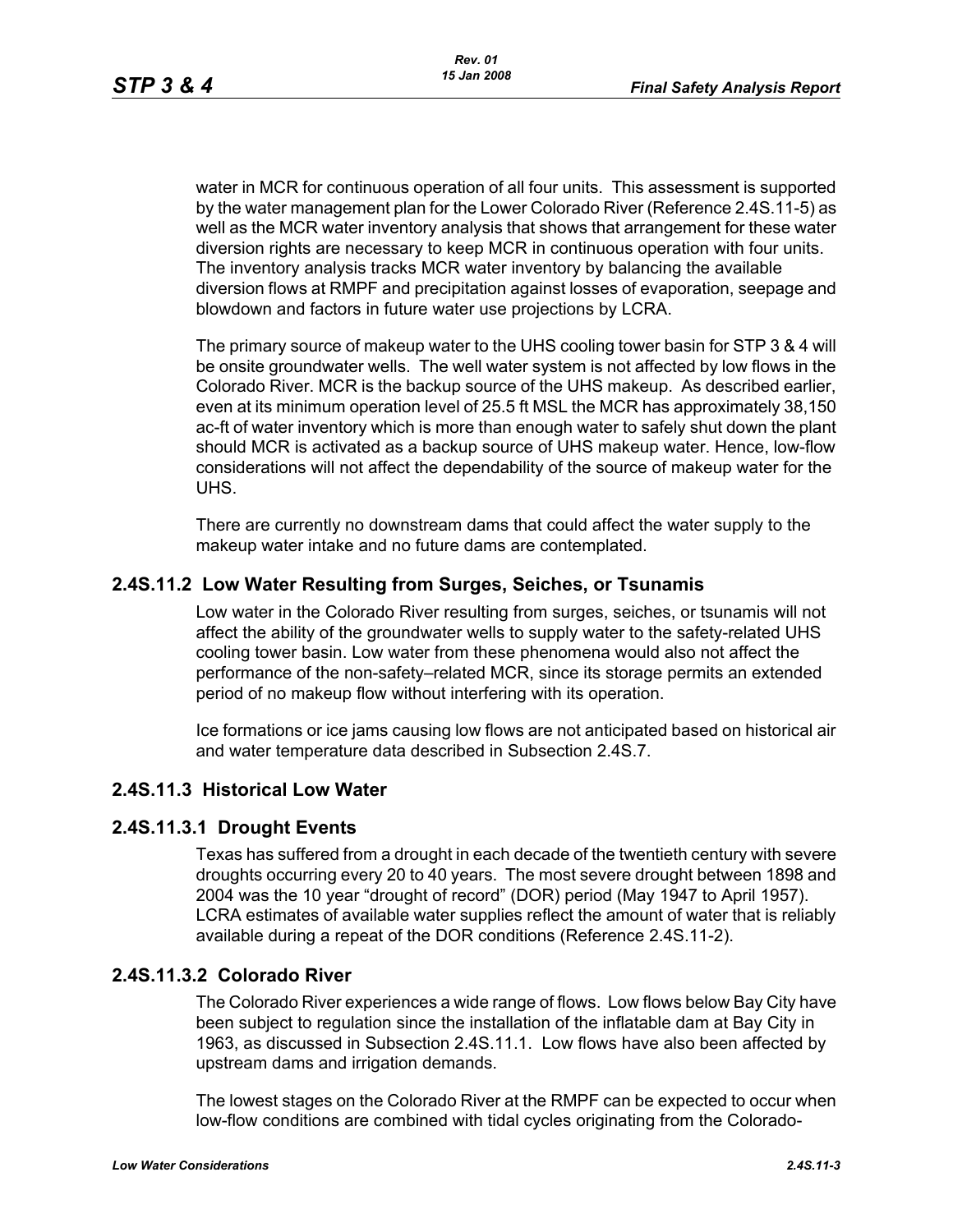Lavaca estuary. Tidal effects extend upstream several miles above the RMPF. During extreme low-flow conditions, the water surface elevation at the Screen Intake Structure of RMPF would be approximately equal to the tidal elevation.

# **2.4S.11.4 Future Controls**

The safety-related systems of STP 3 & 4, including the UHS, do not rely directly upon river flows. While the MCR is a back-up water source for supplying makeup water to the UHS basin, the availability of this makeup water for the UHS is assured because the plant would be shut down when the MCR level drops below El. 25.5 ft MSL. At this elevation, the MCR still retains 38,150 acre-ft, which is sufficient to maintain a 30-day UHS makeup water inventory without consideration of the normal makeup source from groundwater supplies. Any changes in the quality or availability of MCR water will be slow to occur, allowing sufficient time for any remedial measures that may be necessary.

The LCRA, which holds rights to stored waters of the Colorado River above STP, has contracted with STPNOC to provide such waters, up to 40,000 acre-ft per year, when necessary for the normal operation thus providing additional assurance against having to shut down STP due to extended low-flow conditions in the Colorado River (Reference [2.4S.11-4\)](#page-5-1). Additionally, STPNOC holds a run-of-river water right (References [2.4S.11-1](#page-4-0) and [2.4S.11-4\)](#page-5-1), allowing it to divert water directly out of the Colorado River based on the contract with the LCRA.

#### **2.4S.11.5 Plant Requirements**

The RSW and UHS systems are designed to cool the Reactor Building Cooling Water (RCW) during normal operation, normal shutdown, emergency shutdown, testing, and loss of preferred power and to dissipate the heat into the atmosphere without exceeding the water temperature in the UHS basin water of 35°C. The UHS water storage basin is sized to allow the shutdown and cooldown of the unit and maintain the unit in a safe shutdown condition for the design basis accident for 30 days with no makeup and blowdown. The system requirements are addressed in Subsections 9.2.5 and 9.2.15, following the guidance provided in RG 1.27. The water losses due to forced and natural evaporation, drift, and seepage and blowdown are to be replaced by makeup water provided primarily from the site wells or from the MCR via the Turbine Service Water System, as a secondary source of makeup water.

The main cooling water system with the MCR as a heat sink is described in detail in Subsection 10.4.5. The capability of the MCR to maintain a sufficient water level during periods of drought in the Colorado River is discussed in Subsection 2.4S.11.1. In addition, the MCR operation will be closely monitored by filling the reservoir to normal full level of El. 49 ft MSL, whenever possible using all the water diversion rights available to STP to ensure sufficient water level in case of a repeat of the DOR in the Colorado River.

Compliance with EPA 316(b) regulations for existing facilities is satisfied in terms of meeting the performance standards to reduce impingement, mortality, and entrainment because: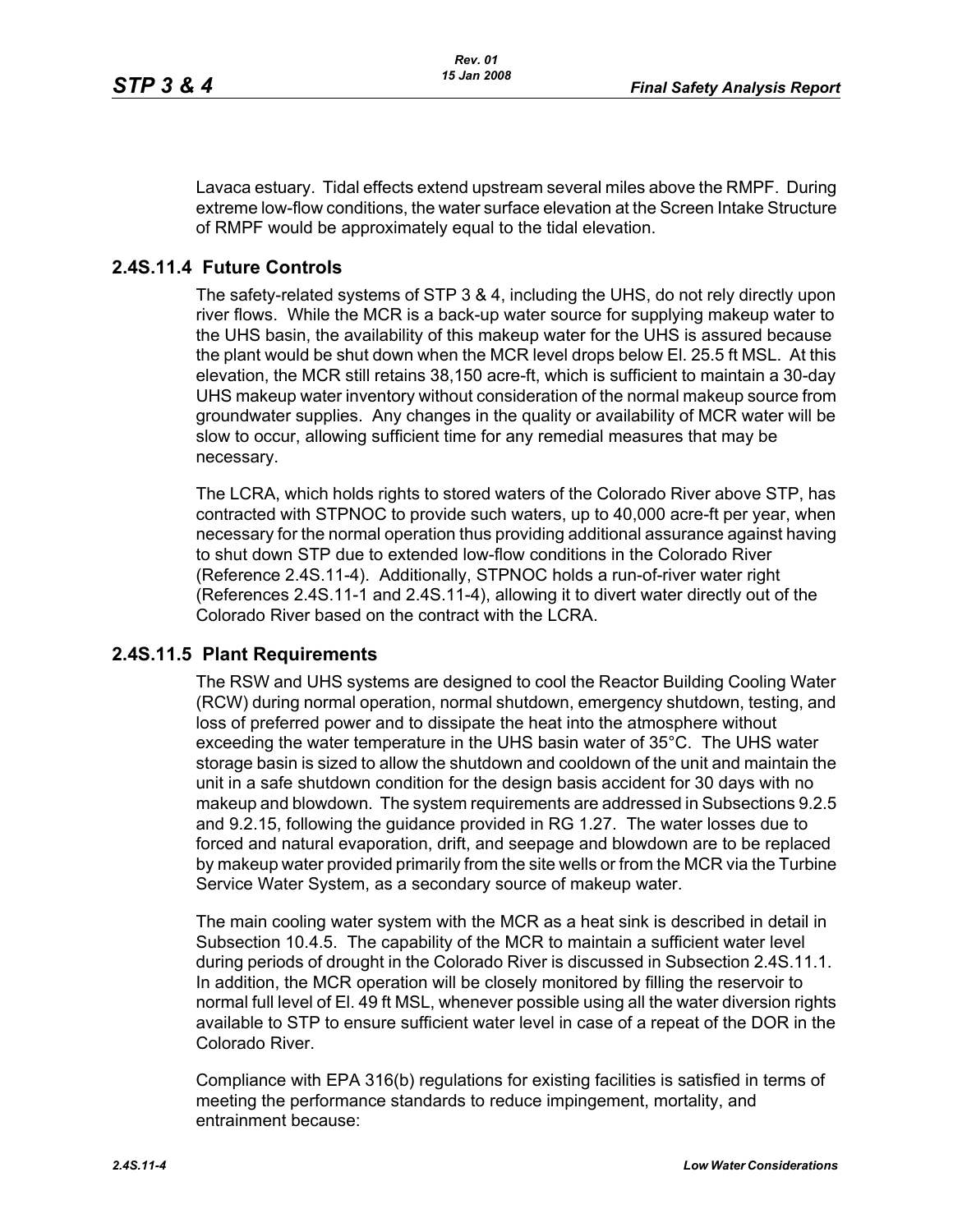- The RMPF was designed and built for a maximum capacity of 1200 cfs for an anticipated four units at the time, and no change to this maximum flow is anticipated, and;
- The makeup flow is for use in a closed-cycle cooling scheme as opposed to a oncethrough system.

# **2.4S.11.6 Heat Sink Dependability Requirements**

The UHS cooling tower basin will maintain a water inventory adequate for 30 days of cooling under the design basis accident with no makeup and blowdown as discussed in Section 9.2.5. There will be sufficient pump submergence water depth and net positive suction head (NPSH) to ensure proper operation of the pump station inside the UHS basin for the entire 30-day period following an accident.

Evaporation water loss from the UHS cooling tower of each unit is expected to be about 240 gpm during normal conditions and 1010 gpm during shutdown conditions. The blowdown flow of approximately 231 gpm that is required to maintain three cycles of concentration in the UHS basin during normal operation (based on continuous blowdown, however the blowdown operation can be intermittent at higher flow rate) will be discharged to the MCR. The makeup water to the UHS basin will be supplied primarily from the site wells with backup from the MCR at a flow rate of 3030 gpm (two units) to accommodate a maximum 2020 gpm (two units) evaporation rate and 997 gpm (two units) blowdown rate, and an insignificant drift loss (about than 13 gpm for both units) for the UHS towers. Subsection 2.4S.11.1 demonstrates that there is sufficient makeup water available to ensure a 30-day inventory. As documented in Subsection 2.4S.12, the deep aquifer has sufficient capacity to supply makeup water to the UHS basin at the above flow rates.

The potential effects of all site-related proximity, seismic, and non-seismic information on the postulated worst-case low-flow scenario for the proposed plant site have been considered in establishing the design basis.

Adherence of the existing facility to EPA 316(b) is satisfied in terms of meeting the performance standards to reduce impingement, mortality, and entrainment as explained in Subsection 2.4S.11.5

A detailed description of how the UHS is designed to meet the dependability requirements is provided in Subsection 9.2.5.

#### <span id="page-4-1"></span><span id="page-4-0"></span>**2.4S.11.7 References**

2.4S.11-1 "STPEGS Updated Final Safety Analysis Report, Units 1 & 2," Revision 13.

2.4S.11-2 "Region 'K' Water Plan for the Lower Colorado Regional Water Planning Group," Lower Colorado Regional Water Planning Group, 2006.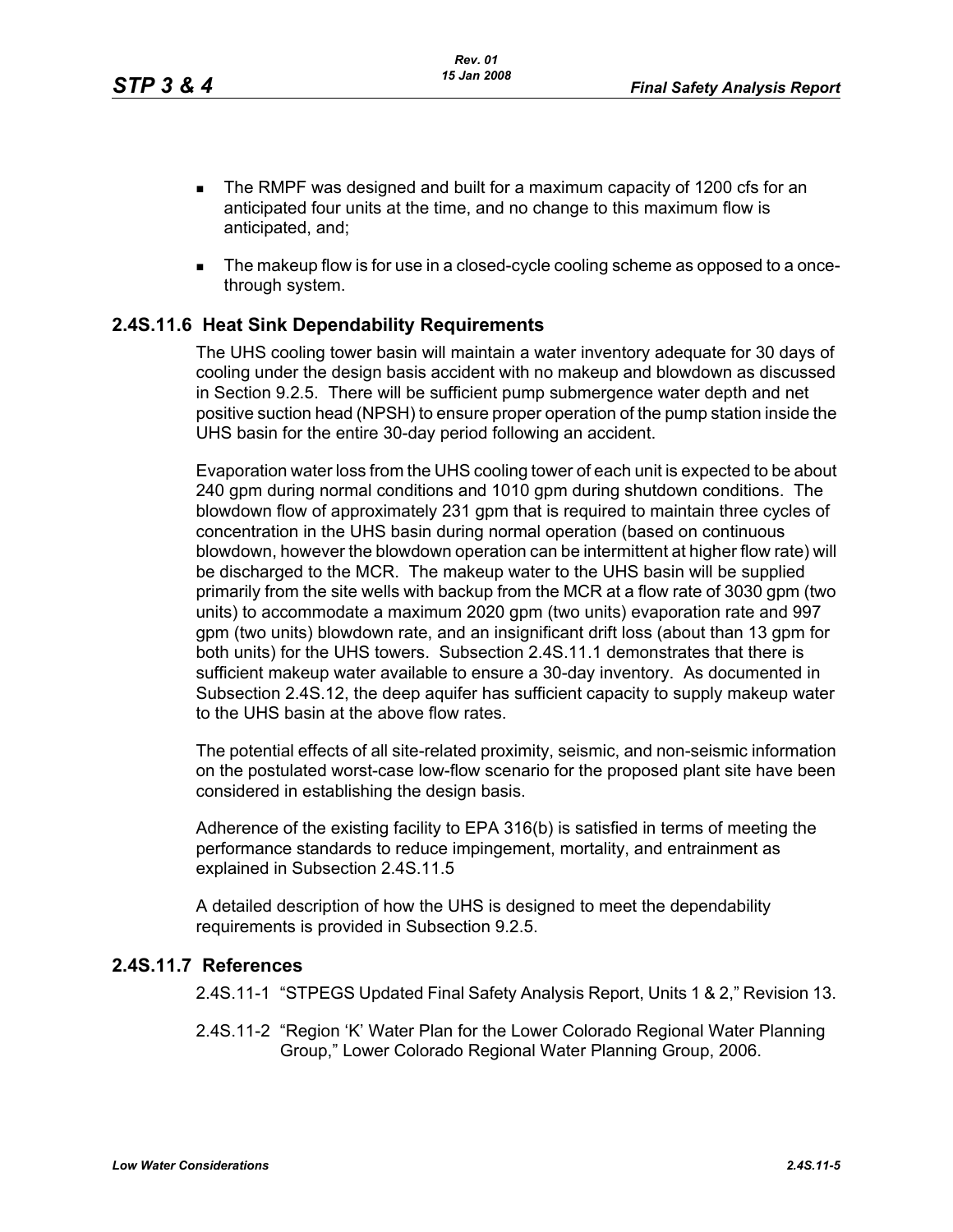- <span id="page-5-0"></span>2.4S.11-3 "Daily Streamflow Data for Bay City Gauging Station, Texas," U.S. Geological Survey, 2007, Available at http://waterdata.usgs.gov/nwis/dv/?site\_no= 08162500&referred\_module=sw, accessed May 24, 2007.
- <span id="page-5-1"></span>2.4S.11-4 Amended and Restated Contract by and between the Lower Colorado River Authority and STP Nuclear Operating Company, Effective as of January 1, 2006.
- <span id="page-5-2"></span>2.4S.11-5 Water Management Plan for the Lower Colorado River Basin Effective September 20, 1989 including amendments through May 14, 2003.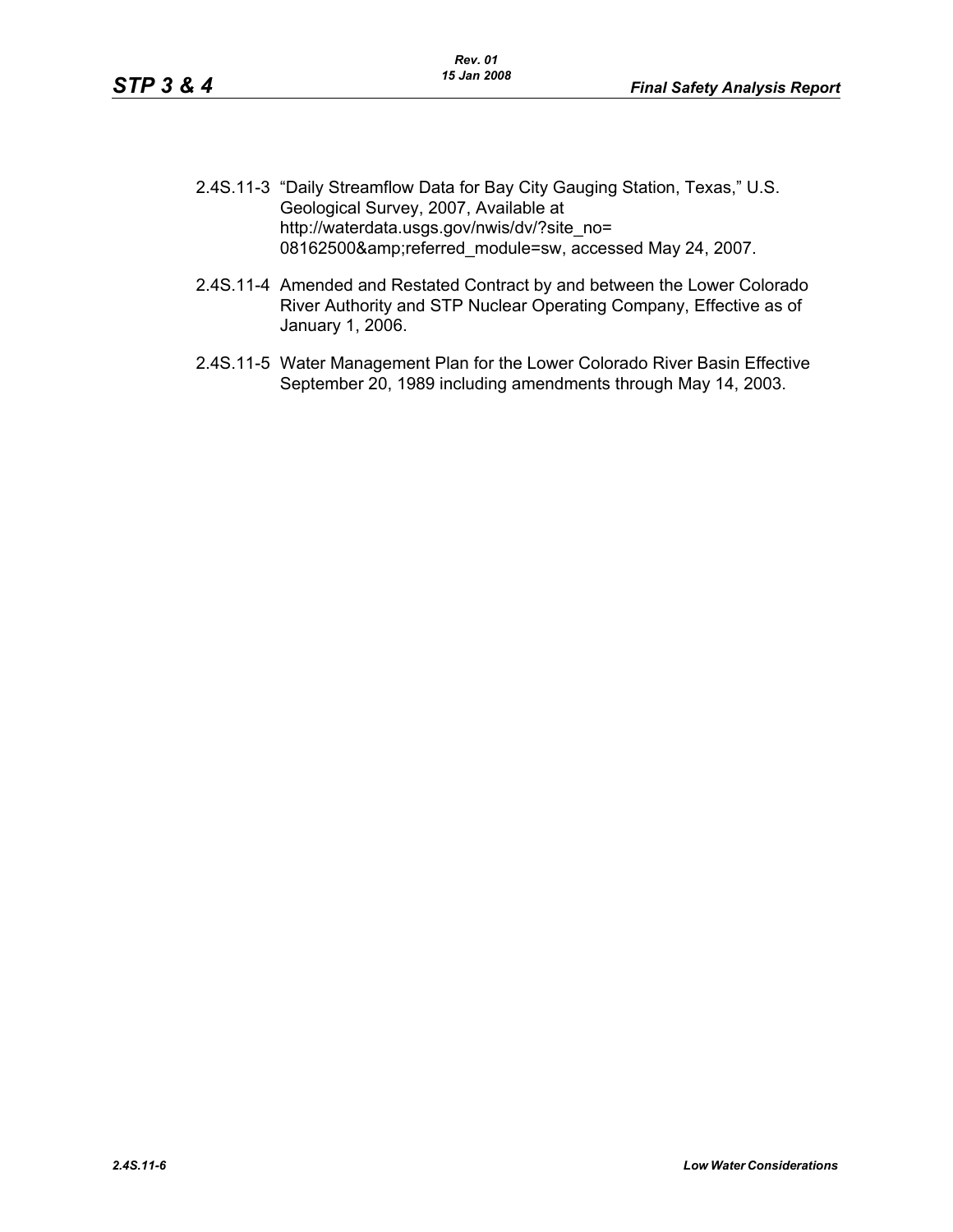<span id="page-6-0"></span>

|              | <b>Critical Flows (cfs)</b> |                      |  |  |
|--------------|-----------------------------|----------------------|--|--|
| <b>Month</b> | <b>Austin Gauge [1]</b>     | <b>Bastrop Gauge</b> |  |  |
| January      | 46                          | 120                  |  |  |
| February     | 46                          | 120                  |  |  |
| March        | 46                          | 500 [2]              |  |  |
| April        | 46                          | 500 [2]              |  |  |
| May          | 46                          | 500 [2]              |  |  |
| June         | 46                          | 120                  |  |  |
| July         | 46                          | 120                  |  |  |
| August       | 46                          | 120                  |  |  |
| September    | 46                          | 120                  |  |  |
| October      | 46                          | 120                  |  |  |
| November     | 46                          | 120                  |  |  |
| December     | 46                          | 120                  |  |  |

Source: Reference 2.4S.11-2

- [1] LCRA will maintain a mean daily flow of 100 cfs at the Austin gage at all times, to the extent of inflows each day to the Highland Lakes as measured by upstream gages, until the combined storage of Lakes Buchanan and Travis reaches 1.1 million acre-feet of water. A mean daily flow of 75 cfs, to the extent of inflows each day to the Highland Lakes as measured by upstream gages, will then be maintained until the combined storage of Lakes Buchanan and Travis reaches 1.0 million acre-feet of water, then a subsistence/critical flow of 46 cfs will be maintained at all times, regardless of inflows. In addition, if the subsistence/critical flow of 46 cfs should occur for an extended period of time, then operational releases will be made by LCRA to temporarily alleviate the subsistence/critical flow conditions. Specifically, should the flow at the Austin gauge be below a 65 cfs daily average for a period of 21 consecutive days, LCRA will make operational releases from storage sufficient to maintain daily average flow at the Austin gauge of at least 200 cfs for two consecutive days. If this operational release conditions persists for three consecutive cycles (69 days), then a minimum average daily flow of at least 75 cfs will be maintained for the next 30 days.
- <span id="page-6-1"></span>[2] This flow should be maintained for a continuous period of not less than six weeks during these months. A flow of 120 cfs will be maintained on all days not within the six week period.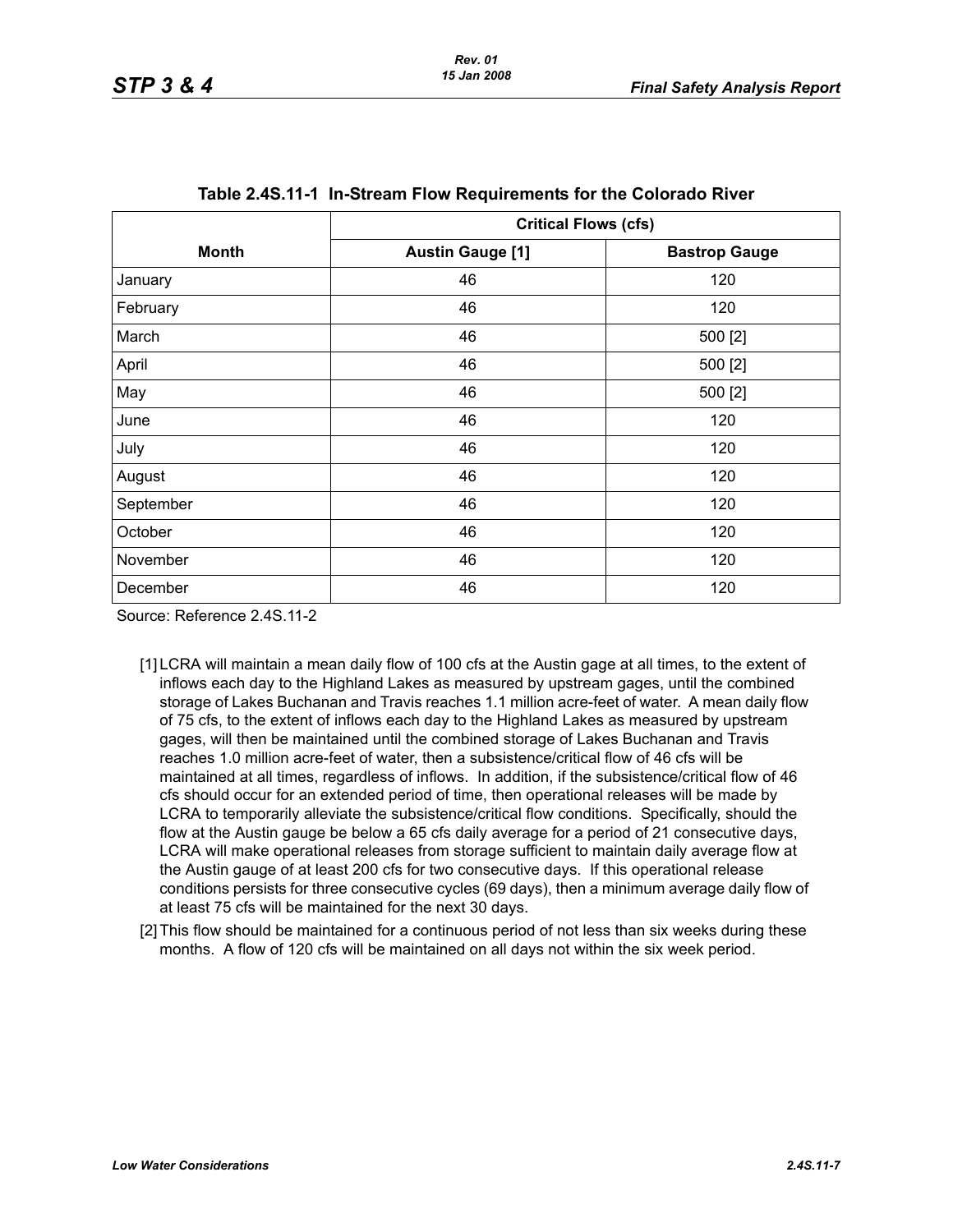| <b>Water Years 1948-2006</b> |                         |                              |                   |                         |                              |  |  |
|------------------------------|-------------------------|------------------------------|-------------------|-------------------------|------------------------------|--|--|
| <b>Water Year</b>            | 1-day Low Flow<br>(cfs) | Date of<br><b>Occurrence</b> | <b>Water Year</b> | 1-day Low Flow<br>(cfs) | Date of<br><b>Occurrence</b> |  |  |
| 1948                         | 16.0                    | 6/5/1948                     | 1978              | 161.0                   | 3/22/1978                    |  |  |
| 1949                         | 81.0                    | 5/19/1949                    | 1979              | 363.0                   | 10/30/1978                   |  |  |
| 1950                         | 137.0                   | 7/29/1950                    | 1980              | 0.9                     | 8/17/1980                    |  |  |
| 1951                         | 0.0                     | 6/1/1951                     | 1981              | 15.0                    | 5/17/1981                    |  |  |
| 1952                         | 0.0                     | 6/23/1952                    | 1982              | 314.0                   | 9/1/1982                     |  |  |
| 1953                         | 0.0                     | 4/23/1953                    | 1983              | 38.0                    | 4/29/1983                    |  |  |
| 1954                         | 2.3                     | 4/24/1954                    | 1984              | 3.1                     | 5/15/1984                    |  |  |
| 1955                         | 1.4                     | 5/7/1955                     | 1985              | 87.0                    | 8/4/1985                     |  |  |
| 1956                         | 0.0                     | 7/5/1956                     | 1986              | 48.0                    | 4/7/1986                     |  |  |
| 1957                         | 92.0                    | 12/9/1956                    | 1987              | 380.0                   | 4/30/1987                    |  |  |
| 1958                         | 1400.0                  | 7/25/1958                    | 1988              | 6.8                     | 4/30/1988                    |  |  |
| 1959                         | 510.0                   | 7/31/1959                    | 1989              | 33.0                    | 6/3/1989                     |  |  |
| 1960                         | 500.0                   | 9/15/1960                    | 1990              | 36.0                    | 10/17/1989                   |  |  |
| 1961                         | 800.0                   | 6/2/1961                     | 1991              | 61.0                    | 10/2/1990                    |  |  |
| 1962                         | 4.9                     | 5/16/1962                    | 1992              | 439.0                   | 11/14/1991                   |  |  |
| 1963                         | 12.0                    | 5/16/1963                    | 1993              | 39.0                    | 6/10/1993                    |  |  |
| 1964                         | 1.3                     | 9/15/1964                    | 1994              | 51.0                    | 5/12/1994                    |  |  |
| 1965                         | 2.3                     | 10/14/1964                   | 1995              | 147.0                   | 5/3/1995                     |  |  |
| 1966                         | 2.0                     | 9/2/1966                     | 1996              | 20.0                    | 3/2/1996                     |  |  |
| 1967                         | 0.4                     | 8/12/1967                    | 1997              | 188.0                   | 1/8/1997                     |  |  |
| 1968                         | 205.0                   | 9/30/1968                    | 1998              | 15.0                    | 9/6/1998                     |  |  |
| 1969                         | 0.4                     | 8/27/1969                    | 1999              | 118.0                   | 9/3/1999                     |  |  |
| 1970                         | 0.4                     | 10/8/1969                    | 2000              | 9.5                     | 8/22/2000                    |  |  |
| 1971                         | 0.7                     | 6/9/1971                     | 2001              | 48.0                    | 6/24/2001                    |  |  |
| 1972                         | 2.0                     | 4/22/1972                    | 2002              | 120.0                   | 6/17/2002                    |  |  |
| 1973                         | 31.0                    | 9/22/1973                    | 2003              | 115.0                   | 5/25/2003                    |  |  |
| 1974                         | 10.0                    | 8/20/1974                    | 2004              | 206.0                   | 11/30/2003                   |  |  |
| 1975                         | 128.0                   | 9/28/1975                    | 2005              | 180.0                   | 8/28/2005                    |  |  |
| 1976                         | 111.0                   | 3/23/1976                    | 2006              | 210.0                   | 8/23/2006                    |  |  |
| 1977                         | 174.0                   | 9/29/1977                    |                   |                         |                              |  |  |

# <span id="page-7-0"></span>**Table 2.4S.11-2 Historical Annual 1-Day Low Flows for the Colorado River at Bay City for**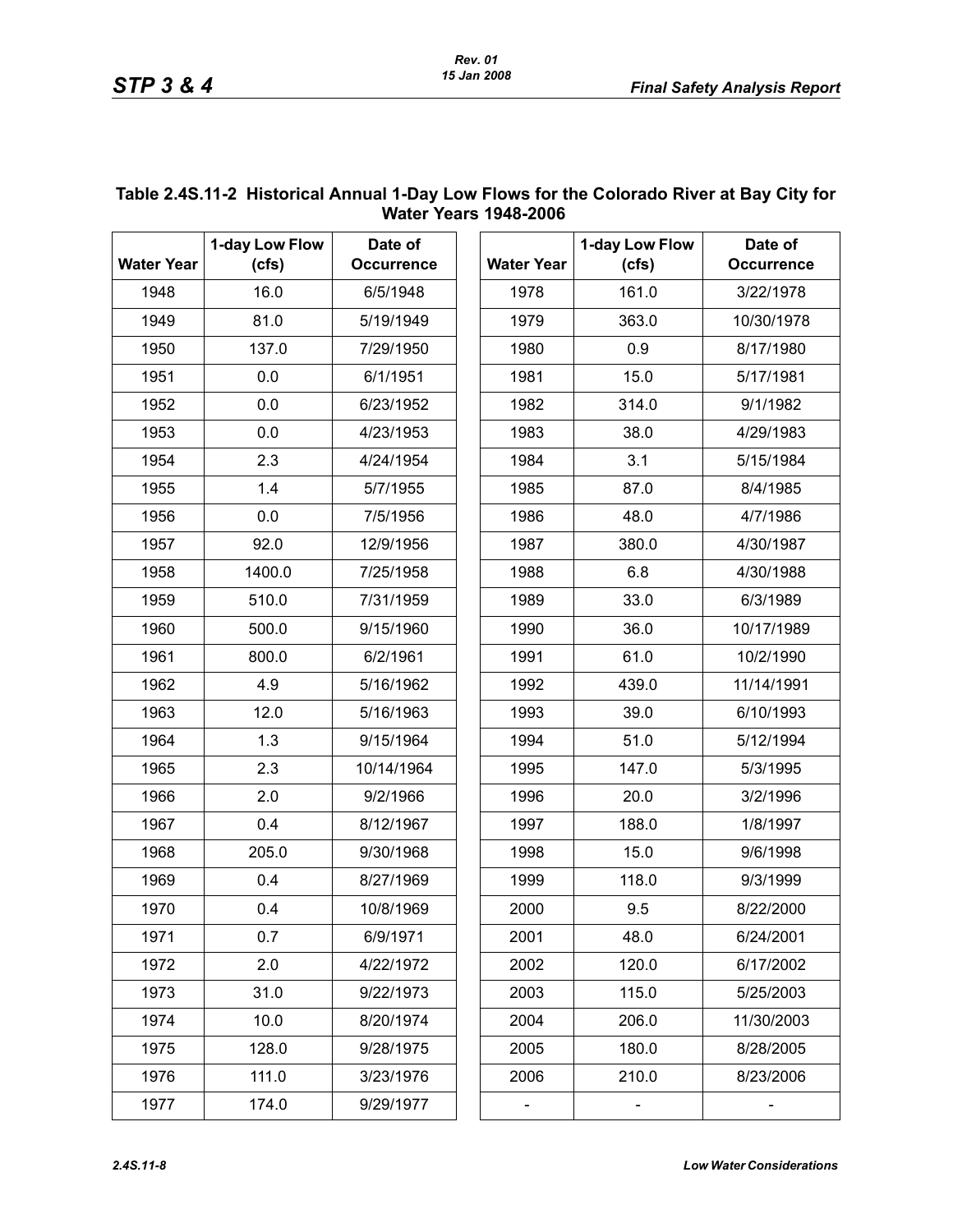| <b>Water Years 1948-2006</b> |                         |                              |                   |                         |                              |  |  |  |
|------------------------------|-------------------------|------------------------------|-------------------|-------------------------|------------------------------|--|--|--|
| <b>Water Year</b>            | 7-day Low Flow<br>(cfs) | Date of<br><b>Occurrence</b> | <b>Water Year</b> | 7-day Low<br>Flow (cfs) | Date of<br><b>Occurrence</b> |  |  |  |
| 1948                         | 61.4                    | 6/9/1948                     | 1978              | 217.7                   | 3/24/1978                    |  |  |  |
| 1949                         | 142.7                   | 5/22/1949                    | 1979              | 374.2                   | 11/5/1978                    |  |  |  |
| 1950                         | 177.2                   | 8/3/1950                     | 1980              | 58.6                    | 8/29/1980                    |  |  |  |
| 1951                         | 1.5                     | 7/14/1951                    | 1981              | 242.9                   | 5/19/1981                    |  |  |  |
| 1952                         | 1.9                     | 6/29/1952                    | 1982              | 455.9                   | 9/3/1982                     |  |  |  |
| 1953                         | 14.6                    | 8/16/1953                    | 1983              | 127.0                   | 5/1/1983                     |  |  |  |
| 1954                         | 58.4                    | 6/21/1954                    | 1984              | 10.8                    | 8/31/1984                    |  |  |  |
| 1955                         | 37.1                    | 5/9/1955                     | 1985              | 205.2                   | 8/7/1985                     |  |  |  |
| 1956                         | 13.2                    | 7/10/1956                    | 1986              | 56.0                    | 4/8/1986                     |  |  |  |
| 1957                         | 121.0                   | 12/15/1956                   | 1987              | 598.4                   | 10/11/1986                   |  |  |  |
| 1958                         | 1788.6                  | 9/20/1958                    | 1988              | 82.6                    | 6/18/1988                    |  |  |  |
| 1959                         | 684.0                   | 7/10/1959                    | 1989              | 41.4                    | 6/5/1989                     |  |  |  |
| 1960                         | 714.3                   | 9/18/1960                    | 1990              | 68.4                    | 10/18/1989                   |  |  |  |
| 1961                         | 890.0                   | 6/8/1961                     | 1991              | 90.2                    | 10/4/1990                    |  |  |  |
| 1962                         | 6.7                     | 5/16/1962                    | 1992              | 502.9                   | 12/8/1991                    |  |  |  |
| 1963                         | 13.3                    | 5/18/1963                    | 1993              | 348.3                   | 6/11/1993                    |  |  |  |
| 1964                         | 1.4                     | 8/27/1964                    | 1994              | 137.0                   | 9/29/1994                    |  |  |  |
| 1965                         | 16.7                    | 9/10/1965                    | 1995              | 199.6                   | 10/1/1994                    |  |  |  |
| 1966                         | 2.0                     | 9/8/1966                     | 1996              | 20.0                    | 5/22/1996                    |  |  |  |
| 1967                         | 0.5                     | 8/18/1967                    | 1997              | 285.9                   | 10/15/1996                   |  |  |  |
| 1968                         | 312.4                   | 10/7/1967                    | 1998              | 68.3                    | 9/8/1998                     |  |  |  |
| 1969                         | 0.5                     | 8/7/1969                     | 1999              | 209.9                   | 9/5/1999                     |  |  |  |
| 1970                         | 0.5                     | 10/10/1969                   | 2000              | 13.7                    | 8/23/2000                    |  |  |  |
| 1971                         | 1.3                     | 6/10/1971                    | 2001              | 110.0                   | 6/26/2001                    |  |  |  |
| 1972                         | 19.0                    | 8/19/1972                    | 2002              | 206.0                   | 6/17/2002                    |  |  |  |
| 1973                         | 366.4                   | 7/23/1973                    | 2003              | 213.6                   | 5/27/2003                    |  |  |  |
| 1974                         | 35.0                    | 8/24/1974                    | 2004              | 375.3                   | 10/7/2003                    |  |  |  |
| 1975                         | 348.4                   | 9/30/1975                    | 2005              | 287.7                   | 8/28/2005                    |  |  |  |
| 1976                         | 223.4                   | 3/23/1976                    | 2006              | 266.4                   | 8/23/2006                    |  |  |  |
| 1977                         | 297.2                   | 9/30/1977                    |                   |                         |                              |  |  |  |

# <span id="page-8-0"></span>**Table 2.4S.11-3 Historical Annual 7-Day Low Flows for the Colorado River at Bay City for**